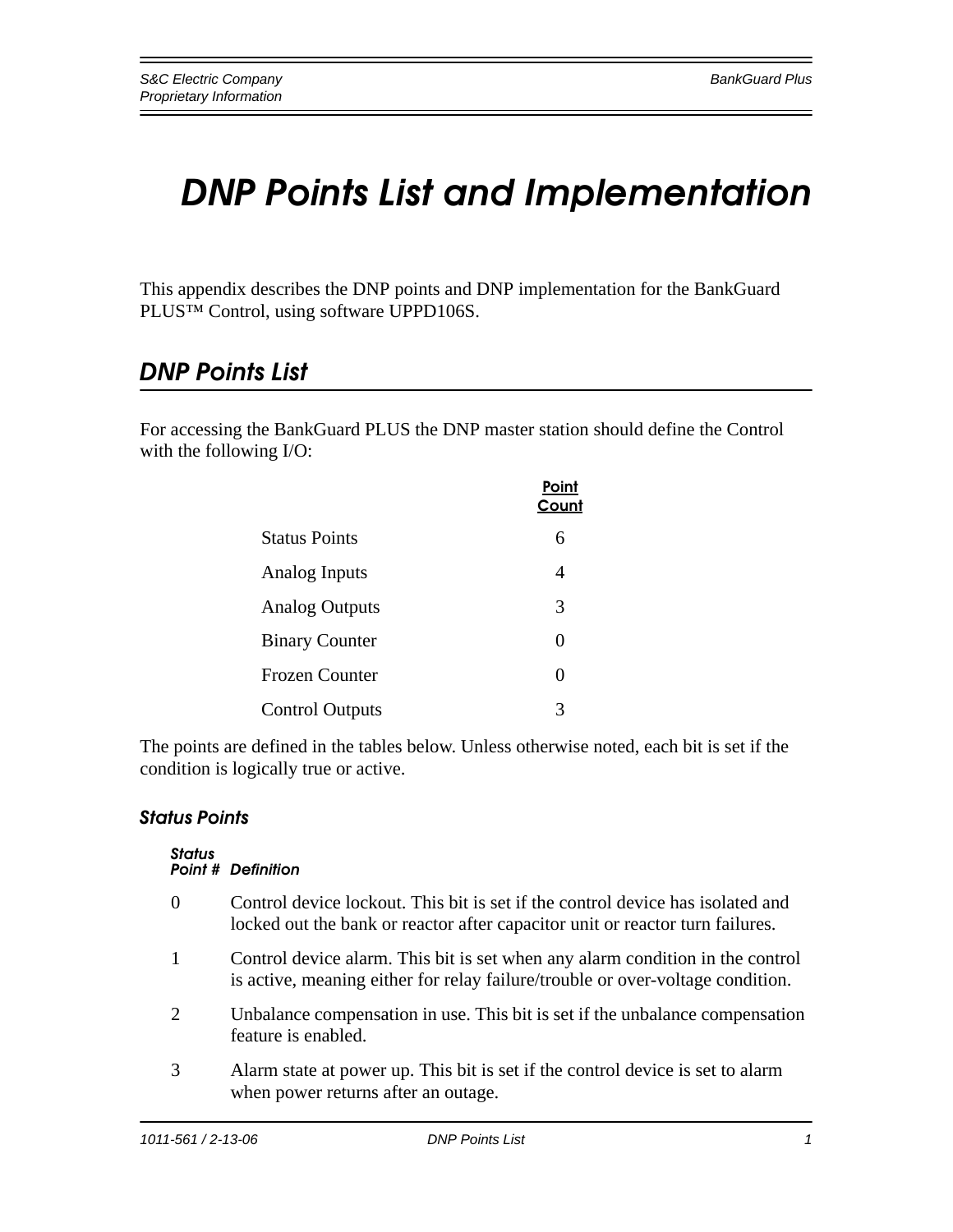#### *Status Point # Definition*

- 4 Auxiliary contact state. This bit is set if the capacitor bank/reactor switching device is in the closed state. This point is updated only when auxiliary contacts have been enabled.
- 5 Over-voltage alarm. This bit is set when neutral voltage increases above a user defined setpoint. This is a warning alarm that indicates loss of capacitor units or reactor turns, allowing maintenance before escalating losses require bank lockout.

# *Analog Input Points*

| Analog<br><b>Input</b><br>Point # | <b>Definition</b>                                                                                                                                                                                                                                                                |  |  |  |
|-----------------------------------|----------------------------------------------------------------------------------------------------------------------------------------------------------------------------------------------------------------------------------------------------------------------------------|--|--|--|
| $\Omega$                          | 90% voltage reference standard. This is provided for the benefit of the<br>protocol implementation to conform to the RTU standard. It is loaded as a<br>constant.                                                                                                                |  |  |  |
| 1                                 | 0% voltage reference standard. This is provided for the benefit of the<br>protocol implementation to conform to the RTU standard. It is loaded as a<br>constant with the value zero.                                                                                             |  |  |  |
| $\mathcal{D}_{\cdot}$             | Installation Type. This is the type of equipment the control device is<br>protecting. The possible values are:                                                                                                                                                                   |  |  |  |
|                                   | $\overline{0}$<br>Ungrounded, wye connected capacitor bank                                                                                                                                                                                                                       |  |  |  |
|                                   | Ungrounded, wye connected reactor<br>1                                                                                                                                                                                                                                           |  |  |  |
|                                   | 2<br>Grounded, wye connected capacitor bank                                                                                                                                                                                                                                      |  |  |  |
| 3                                 | Most recent N-G/Unbalance Voltage reading. This value displays the<br>neutral-to-ground voltage. For an ungrounded, wye connected capacitor<br>bank or reactor, the units are Volts. For a grounded, wye connected<br>capacitor bank, the units are percent $(0.00 - 99.99\%)$ . |  |  |  |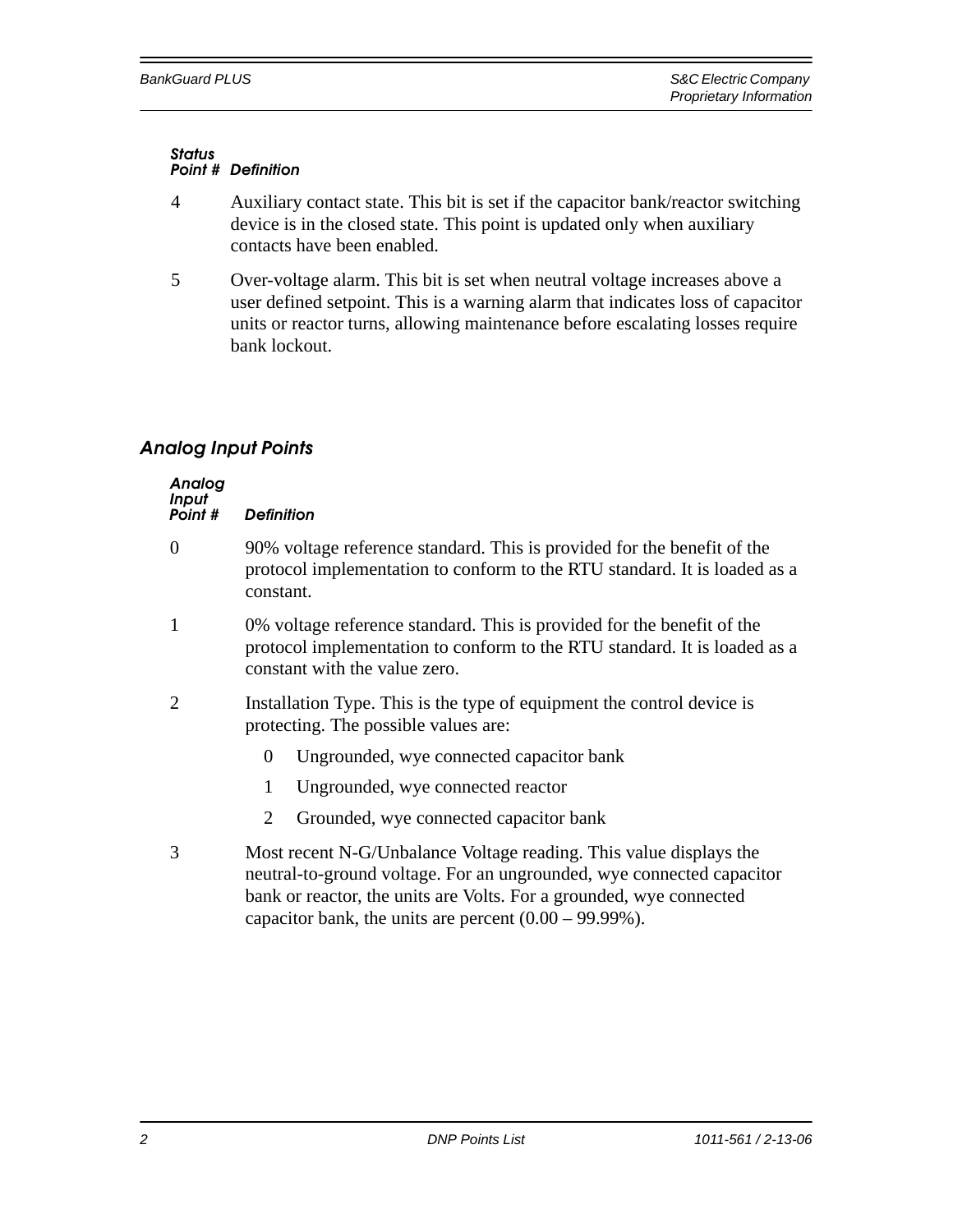### *Analog Output Points*

| Analog  |                   |
|---------|-------------------|
| Output  |                   |
| Point # | <b>Definition</b> |

0 Application layer confirmation retry time. This is the length of time the Control waits for an application layer confirmation on an event response message before resending the response. It uses "timer byte format," with a range of 0.1 second to 10 minutes. The retry time is only in effect when the confirmation process is enabled.

> $\triangle$ NOTE: In "timer byte format," the top two bits are the time units (0 = tenths of seconds,  $1$  (\$40) = seconds,  $2$  (\$80) = minutes,  $3$  (\$C0) = hours). The bottom 6 bits are the count. A value of 1 second (\$41) can be more accurately specified as 10 tenths (\$0A). A value of 1 minute (\$81) can be specified as 60 seconds (\$7C). A value of 1 hour (\$C1) can be specified as 60 minutes (\$BC). The value \$FF generates an "infinite" time value. A nonzero value causes the output to be on (active) continuously. The value zero causes the output to remain off. Do not set the count field to zero unless the timer byte units field is also zero.

- 1 Application layer confirmation retry count. This is the number of times the Control sends an event response message without receiving a confirmation. This number (from 1 to 25) includes the initial response. The retry count is only in effect when the confirmation process is enabled.
- 2 Control point select time. During a Select-Before-Operate procedure, this is the length of time that may elapse between receiving the Select function for a point and receiving the Operate function for that same point. If an Operate is not received within this time period, the point is deselected and another Select is required before the point will operate. It uses "timer byte format", with a range of 1 second to 10minutes.

## *Control Points*

| Control<br>Point #          | <b>Definition</b>                                                                                                                                                                                          |
|-----------------------------|------------------------------------------------------------------------------------------------------------------------------------------------------------------------------------------------------------|
| $\Omega$                    | Reset Lockout Indicator. This command must be issued using the Pulse<br>On/Off request in the control relay output block. It clears the control<br>device LOCKOUT INDICATOR LED and the lockout condition. |
| 1                           | Reset Alarm Indicator. This command must be issued using the Pulse On/<br>Off request in the control relay output block. It clears the control device<br>ALARM INDICATOR LED and the alarm condition.      |
| $\mathcal{D}_{\mathcal{L}}$ | Enable/disable application retries. Issued with the Latch On/Off request.                                                                                                                                  |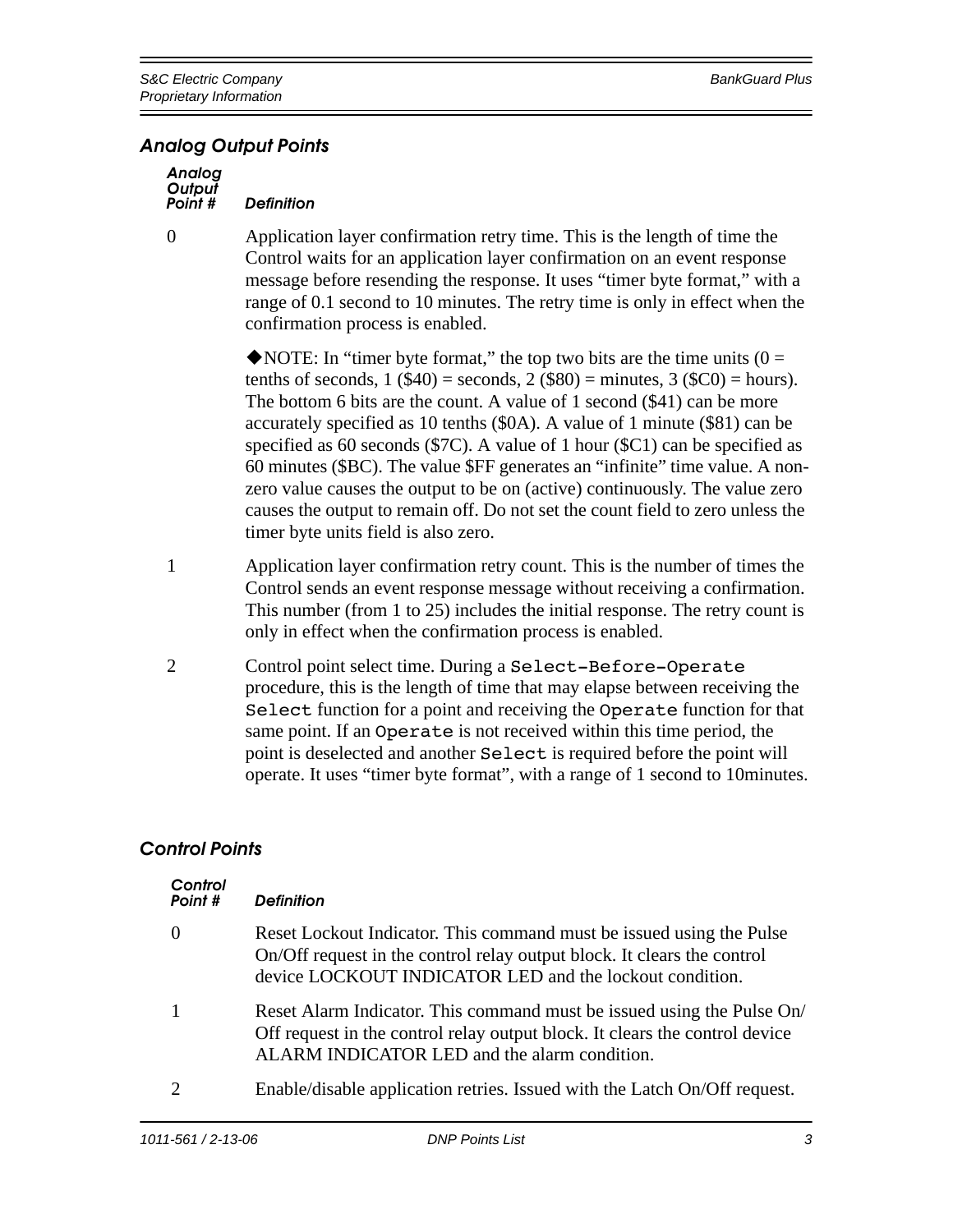# *DNP Implementation*

This implementation of DNP and this section of documentation conform to the document *DNP V3.00 Subset Definitions*, Version 0.01, available from the DNP Users Group.

# *Device Profile Description*

This section describes the compatibility of the S&C implementation of DNP with other devices.

| DNP V3.00<br>DEVICE PROFILE DOCUMENT                                                                                                                                  |                                                                                         |  |  |  |
|-----------------------------------------------------------------------------------------------------------------------------------------------------------------------|-----------------------------------------------------------------------------------------|--|--|--|
| Vendor Name: S&C Electric Company                                                                                                                                     |                                                                                         |  |  |  |
| Device Name: BankGuard PLUS Control                                                                                                                                   |                                                                                         |  |  |  |
| Highest DNP Level Supported:<br>For Requests - Level 2<br>For Responses - Level 2                                                                                     | Device Function:<br>Master x Slave                                                      |  |  |  |
| Notable objects, functions, and/or qualifiers supported in addition to the<br>Highest DNP Levels Supported (the complete list is described in the attached<br>table): |                                                                                         |  |  |  |
| 8-Bit Unsigned Integers                                                                                                                                               |                                                                                         |  |  |  |
| Maximum Data Link Frame Size (bytes)                                                                                                                                  | Max Application Fragment Size (bytes)                                                   |  |  |  |
| Transmitted - 292                                                                                                                                                     | Transmitted - 249                                                                       |  |  |  |
| Received - 292                                                                                                                                                        | $Received - 249$                                                                        |  |  |  |
| Maximum Data link Re-tries:<br>x None<br>Fixed at<br>Configurable, range 1 to 25                                                                                      | Maximum Application Layer Re-tries<br>None<br>Fixed at<br>x Configurable, range 1 to 25 |  |  |  |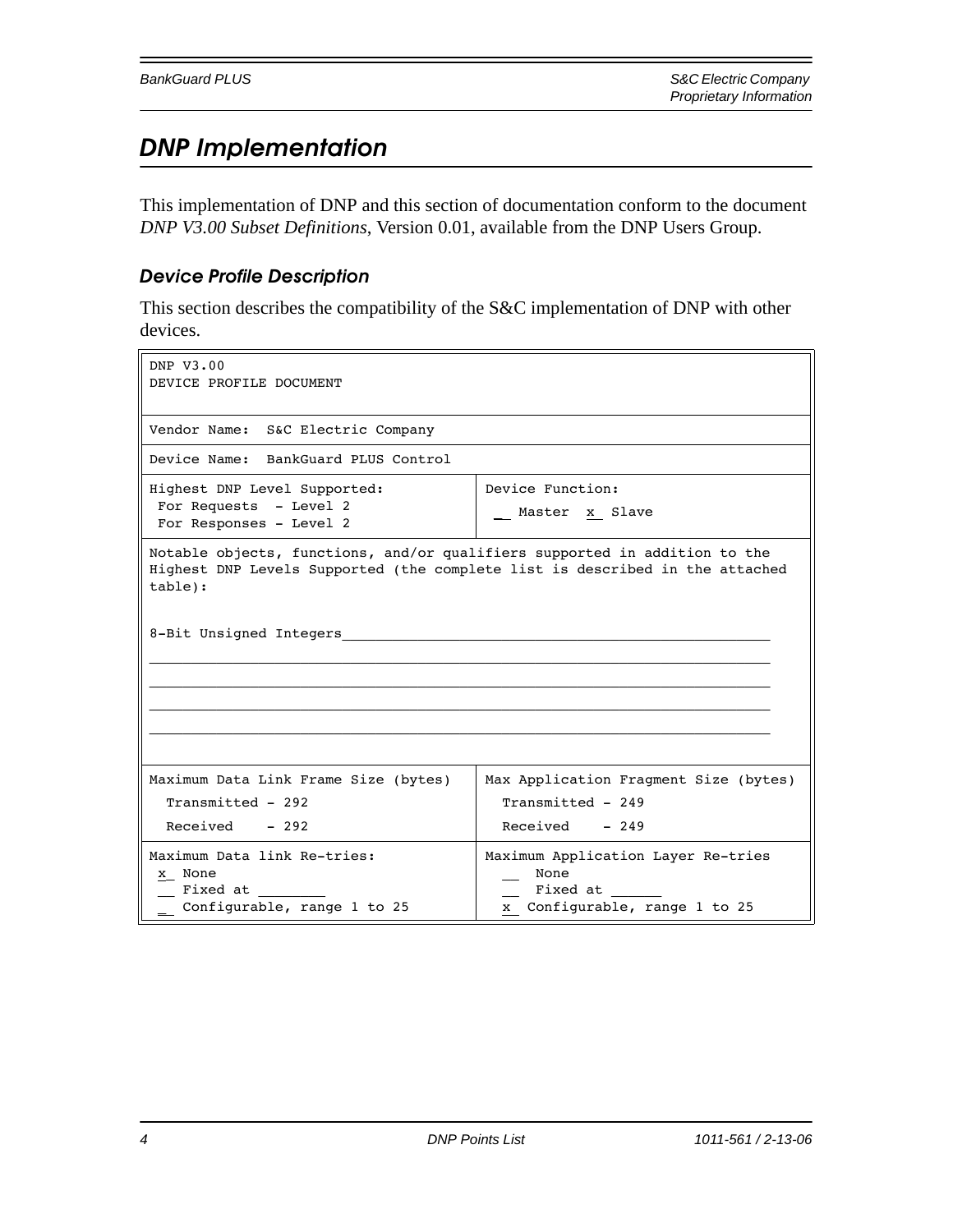Requires Data Link Layer Confirmation: x\_ Never \_\_ Always Sometimes If 'Sometimes', when? - When requested by the Master \_ Configurable If 'Configurable', how? - Data link confirmations are configured through SCADA communications or through locally connected setup software. Requires Application Layer Confirmation: \_\_ Never \_\_ Always (not recommended) \_\_ When reporting Event Data (Slave devices only) \_\_ When sending multi-fragment responses (Slave devices only) \_ Sometimes If 'Sometimes', when? - When requested by the Master during a request. x Configurable If 'Configurable', how? - Response confirmations are configured through SCADA communications or through locally connected setup software. Timeouts while waiting for: Data Link Confirm x None \_\_ Fixed \_\_ Variable \_ Config Complete Appl. Fragment x None \_\_ Fixed \_\_ Variable \_\_ Config Application Confirm \_\_ None \_\_ Fixed \_\_ Variable x Config Complete Appl. Response x None \_\_ Fixed \_\_ Variable \_\_ Config Others  $\overline{\phantom{a}}$  Attach explanation if 'Variable' or 'Configurable' was checked (see Note 1 below for explanation) Sends/Executes Control Operations: WRITE Binary Outputs x Never \_\_ Always \_\_ Sometimes \_\_ Config SELECT/OPERATE \_\_ Never \_\_ Always x Sometimes \_\_ Config DIRECT OPERATE \_\_ Never \_\_ Always x Sometimes \_\_ Config DIRECT OPERATE - NO ACK \_\_ Never \_\_ Always x Sometimes \_\_ Config Count > 1  $\frac{x}{2}$  Never \_ Always \_ Sometimes \_ Config Pulse On \_\_ Never x Always \_\_ Sometimes \_\_ Config Pulse Off  $\frac{x}{2}$  Never \_\_ Always \_\_ Sometimes \_\_ Config Latch On \_\_ Never x Always \_\_ Sometimes \_\_ Config Latch Off \_\_ Never x Always \_\_ Sometimes \_\_ Config Queue  $\underline{x}$  Never Always Sometimes Config Clear Queue  $\begin{array}{cccc}\nx & \text{Never} & \text{Always} & \text{Sometimes} & \text{Config}\n\end{array}$  Attach explanation if 'Sometimes' or 'Configurable' was checked (see Note 2 below for explanation)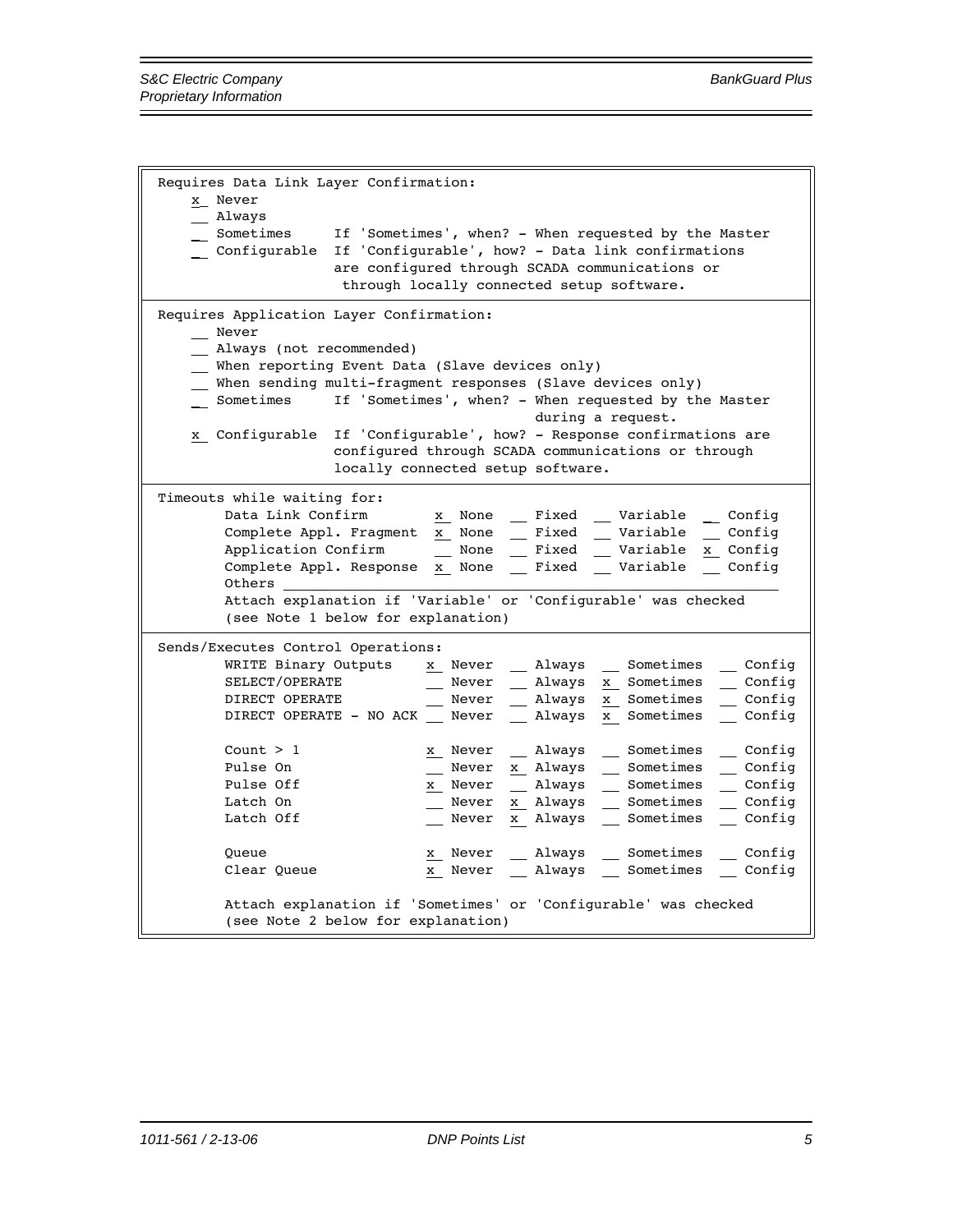| FILL OUT THE FOLLOWING ITEM FOR MASTER DEVICES ONLY:                                                                                                                                                   |                                                                                                                                                                                                 |  |  |  |
|--------------------------------------------------------------------------------------------------------------------------------------------------------------------------------------------------------|-------------------------------------------------------------------------------------------------------------------------------------------------------------------------------------------------|--|--|--|
| Master Expects Binary Input Change Events:<br>Either time-tagged or non-time-tagged for a single event<br>Both time-tagged and non-time-tagged for a single event<br>Configurable (attach explanation) |                                                                                                                                                                                                 |  |  |  |
| FILL OUT THE FOLLOWING ITEMS FOR SLAVE DEVICES ONLY:                                                                                                                                                   |                                                                                                                                                                                                 |  |  |  |
| Reports Binary Input Change Events<br>when no specific variation<br>requested:<br>Never<br>Only time-tagged<br>x Only non-time-tagged<br>Configurable to send both                                     | Reports time-tagged Binary Input<br>Change Events when no specific<br>variation requested:<br>Never<br>x Binary Input Change with Time<br>Bin In Change Relative Time<br>Configurable (explain) |  |  |  |
| Sends Unsolicited Responses:<br>Never<br>x Configurable (explain)<br>_ Only certain objects<br>Sometimes (explain)                                                                                     | Sends Static Data in Unsolicited<br>Responses:<br>Never<br>When Device Restarts<br>x When Status Flags Change                                                                                   |  |  |  |
| ENABLE/DISABLE UNSOLICITED<br>Function codes supported<br>(see Note 3 below)                                                                                                                           | No other options are permitted.<br>(see Note 3 below)                                                                                                                                           |  |  |  |
| Default Counter Object/Variation:                                                                                                                                                                      | Counters Roll Over at:                                                                                                                                                                          |  |  |  |
| x No Counters Reported<br>Configurable (explain)<br>Default Object - 20<br>Default Variation - 6<br>Point-by-point list attached                                                                       | x No Counters Reported<br>Configurable (explain)<br>16 Bits<br>32 Bits<br>Other Value<br>Point-by-point list attached                                                                           |  |  |  |
| Sends Multi-Fragment Responses (Slave Only): x Yes No                                                                                                                                                  |                                                                                                                                                                                                 |  |  |  |

### *NOTE 1: Timeouts While Waiting for Confirmations*

When an application layer response confirmation is requested, the BankGuard PLUS waits before sending another response/confirmation attempt (if the retry number has not been reached), or stopping the confirmation process. This confirmation request uses timeout period "Time Delay Between Attempts".

"Time Delay Between Attempts" can only be set with the Setup software.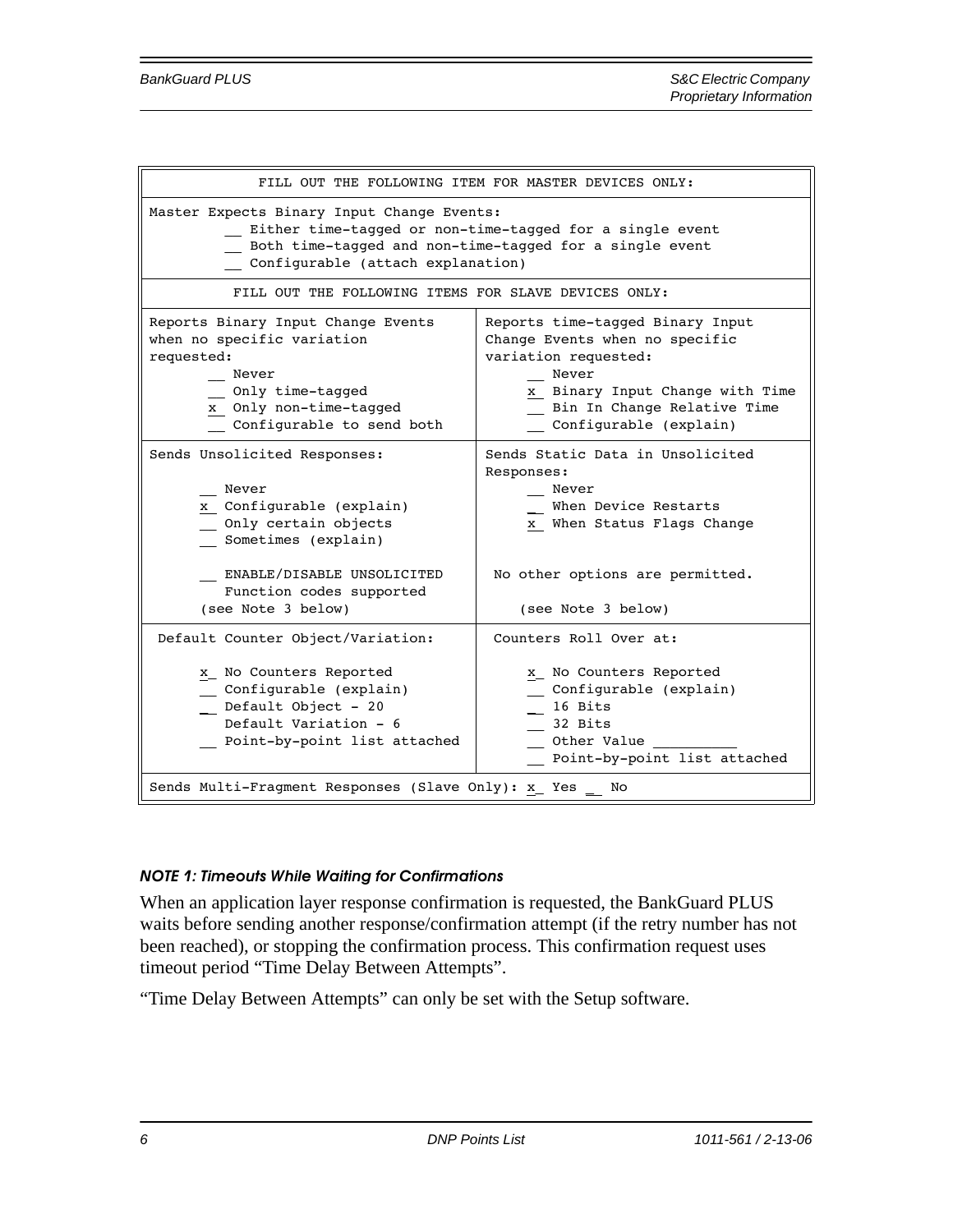### *NOTE 2: Control Operations Executed*

For all Binary Output Relay operations and Analog Output operations, the allowed BankGuard PLUS functions are:

- Select/Operate
- **•** Direct Operate
- **•** Direct Operate No Ack

The master station can choose which of these two functions to use at any given time.

For all momentary point operations, you must use the Pulse On function. When using Pulse On, set the Count value in the Control Block to "1" and the Code value to "1." Set the Trip/Close to "NUL" (00). The BankGuard PLUS ignores the On-Time and Off-Time values and the Queue and Clear flags in the Control Code.

For all latching point operations, you can use either the Latch On or Latch Off function. For either function, set the Count value in the Control Block to "1." Set the Code value to "3" for Latch On or "4" for Latch Off. Set the Trip/Close to "NUL" (00). The BankGuard PLUS ignores the On-Time and Off-Time values and the Queue and Clear flags in the Control Code.

For more details, see the *Control Relay Output Block* section of the document object library in the *DNP V3.00 Basic 4 Document Set*, available from the DNP Users Group.

### *NOTE 3: Unsolicited Responses*

The BankGuard PLUS returns unsolicited responses to the configured master station address when a change occurs in any status point or when the device is restarted, object 2, variation 2 ("Binary Input Change with Time") is returned.

You can enable and disable unsolicited responses from the Setup software or via SCADA (function code 20 to enable, function code 21 to disable).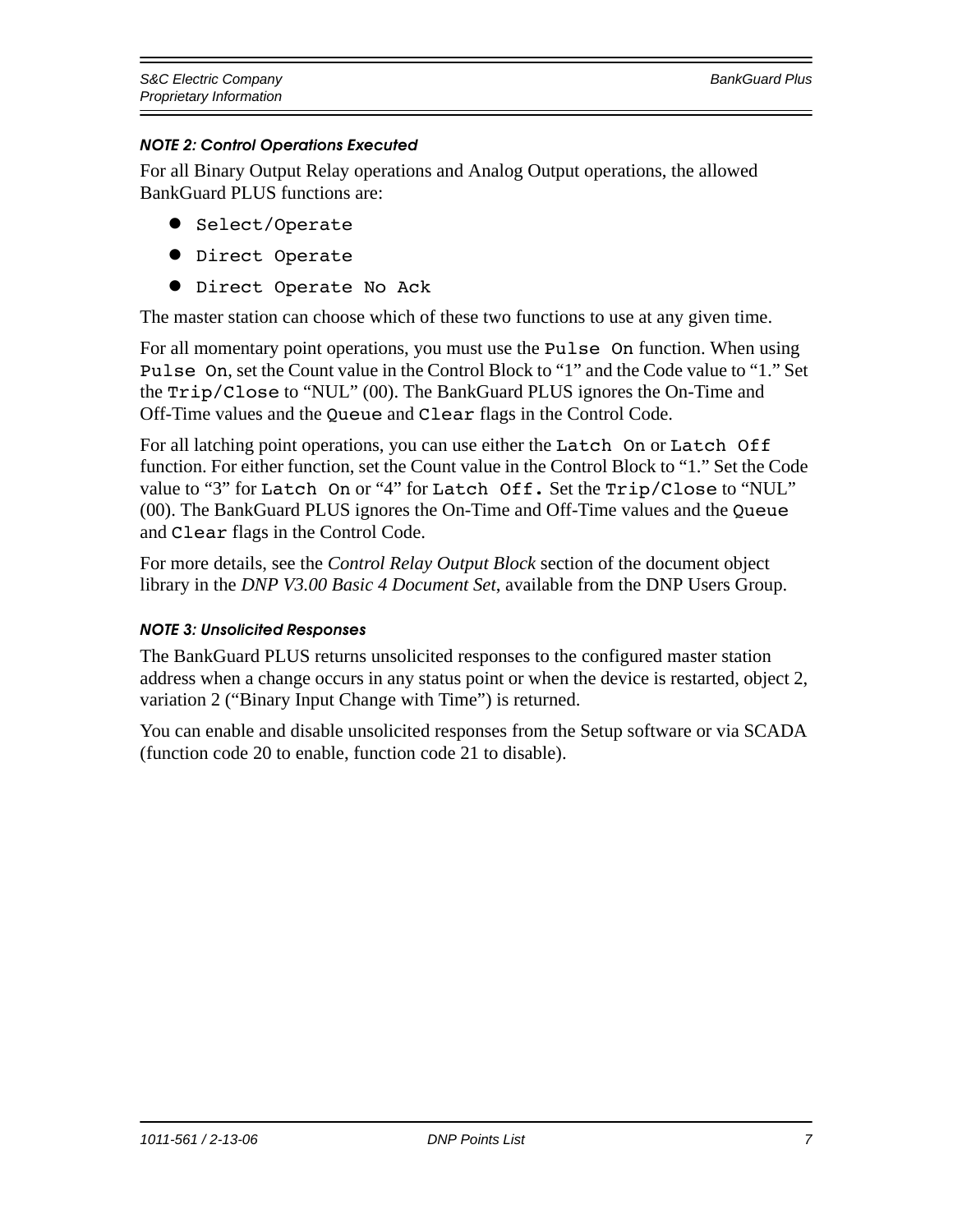### *Implementation Table*

This section describes which objects and requests this implementation accepts and which responses are returned. Object, Variation, and Qualifier Codes in the request must exactly match what is expected; otherwise, the BankGuard PLUS flags an error. All application layer responses use the standard response function code 129.

| OBJECT            |                | <b>REQUEST</b>                                                                  |                       | <b>RESPONSE</b>             |                        |
|-------------------|----------------|---------------------------------------------------------------------------------|-----------------------|-----------------------------|------------------------|
| .<br>Obj          | Var            | Description                                                                     | Func<br>Code<br>(dec) | Oualifier<br>Codes<br>(hex) | Oual<br>Codes<br>(hex) |
| $\mathbf{1}$      | 0              | Binary Input - All Variations                                                   | $\mathbf{1}$          | 06                          |                        |
| $\mathbf{1}$      | $\mathbf{1}$   | Binary Input                                                                    |                       |                             | 00                     |
| 2                 | $\mathbf{0}$   | Binary Input Change - All Variations                                            | $\mathbf{1}$          | 06,07,08                    |                        |
| 2                 | $\mathbf{1}$   | Binary Input Change without Time                                                | $\mathbf{1}$          | 06,07,08                    | 17                     |
| $\mathcal{L}$     | $\overline{2}$ | Binary Input Change with Time                                                   | $\mathbf{1}$          | 06,07,08                    | 17                     |
| $\overline{2}$    | 3              | Binary Input Change with Relative Time<br>(object parsed but no data to return) | $\mathbf{1}$          | 06,07,08                    | 17                     |
| 10                | $\Omega$       | Binary Output - All Variations                                                  | $\mathbf{1}$          | 06                          |                        |
| 10                | $\mathbf{1}$   | Binary Output<br>(object parsed but WRITE not used)                             | 2                     | 17, 28                      |                        |
| 10 <sup>°</sup>   | 2              | Binary Output Status<br>(only use the on-line bit, see Note 4)                  |                       |                             | 00                     |
| $12 \overline{ }$ | $\mathbf{1}$   | Control Relay Output Block                                                      | 3,4,<br>5,6           | 17, 28                      | echo of<br>request     |
| 20                | 0              | Binary Counter - All Variations                                                 | 1,7,8<br>9,10         | 06                          |                        |
| 20                | 6              | 16-Bit Binary Counter without Flag                                              |                       |                             | 00                     |
| 21                | 0              | Frozen Counter - All Variations                                                 | 1                     | 06                          |                        |
| 21                | 10             | 16-Bit Frozen Counter without Flaq                                              |                       |                             | 0 <sub>0</sub>         |
| 22                | 0              | Counter Change Event - All Variations<br>(object parsed but no data to return)  | 1                     | 06,07,08                    |                        |